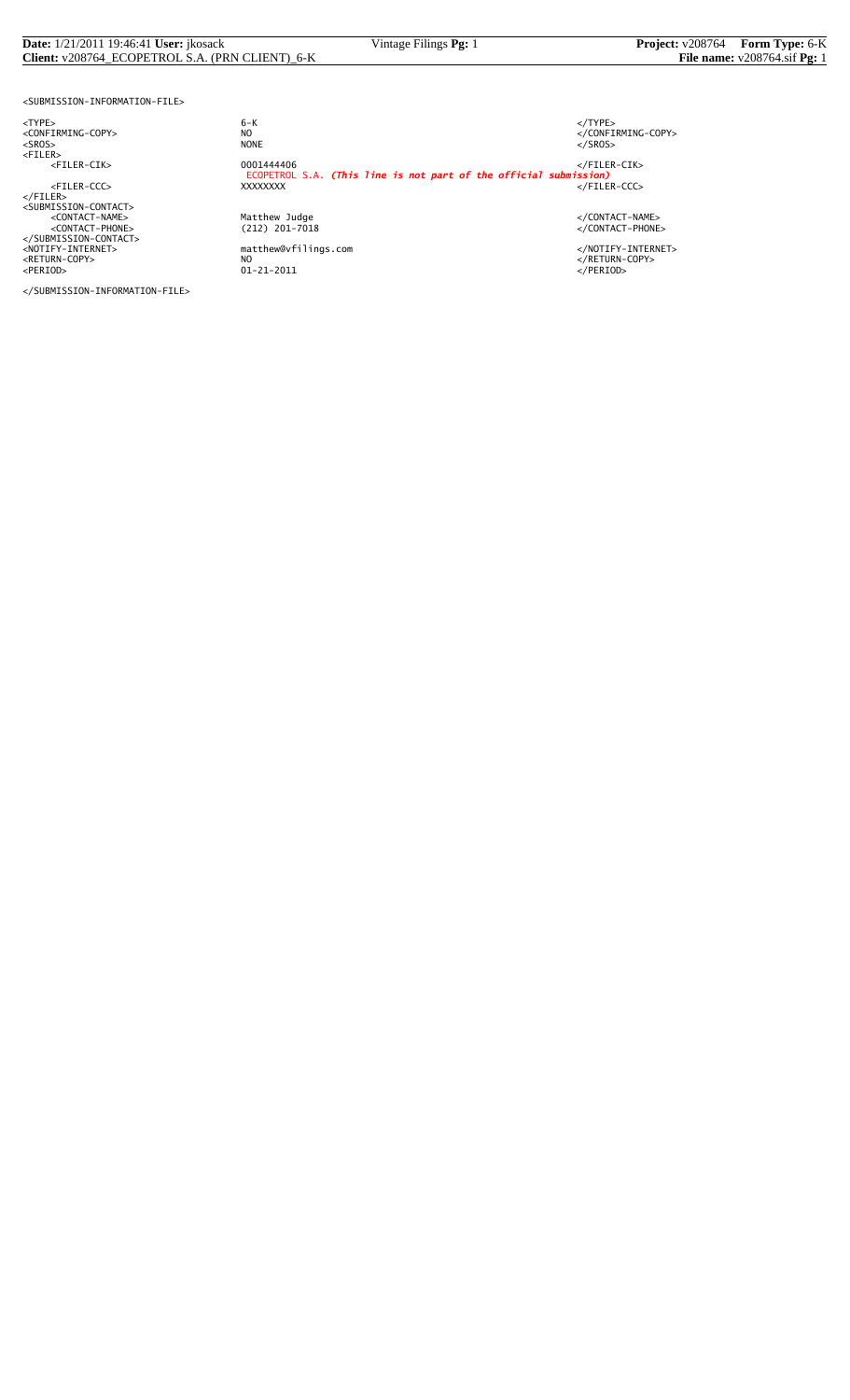### **SECURITIES AND EXCHANGE COMMISSION Washington, D.C. 20549**

 $\overline{a}$ 

 $\overline{a}$ 

 $\overline{a}$ 

 $\overline{a}$ 

 $\overline{a}$ 

### **FORM 6-K REPORT OF FOREIGN PRIVATE ISSUER PURSUANT TO RULE 13a-16 OR 15d-16 OF THE SECURITIES EXCHANGE ACT OF 1934**

January 2011

Commission File Number: 333-153452

**ECOPETROL S.A.**

*(Exact name of registrant as specified in its Charter)*

Carrera 7 No. 37 – 69 BOGOTA – COLOMBIA *(Address of registrant's principal executive offices)*

Indicate by check mark whether the registrant files or will file annual reports under cover Form 20-F or Form 40-F.

Form 20-F  $\boxtimes$  Form 40-F  $\Box$ 

Indicate by check mark if the registrant is submitting the Form 6-K in paper as permitted by Regulation S-T Rule 101(b)(1):

Yes □ No ⊠

Indicate by check mark if the registrant is submitting the Form 6-K in paper as permitted by Regulation S-T Rule 101(b)(7):

 $Yes$   $\Box$  No  $\boxtimes$ 

 Indicate by check mark whether by furnishing the information contained in this Form, the registrant is also thereby furnishing the information to the Commission pursuant to Rule 12g3-2(b) under the Securities Exchange Act of 1934.

 $Yes$   $\square$  No  $\boxtimes$ 

If "Yes" is marked, indicate below the file number assigned to the registrant in connection with Rule 12g3-2(b): 82- N/A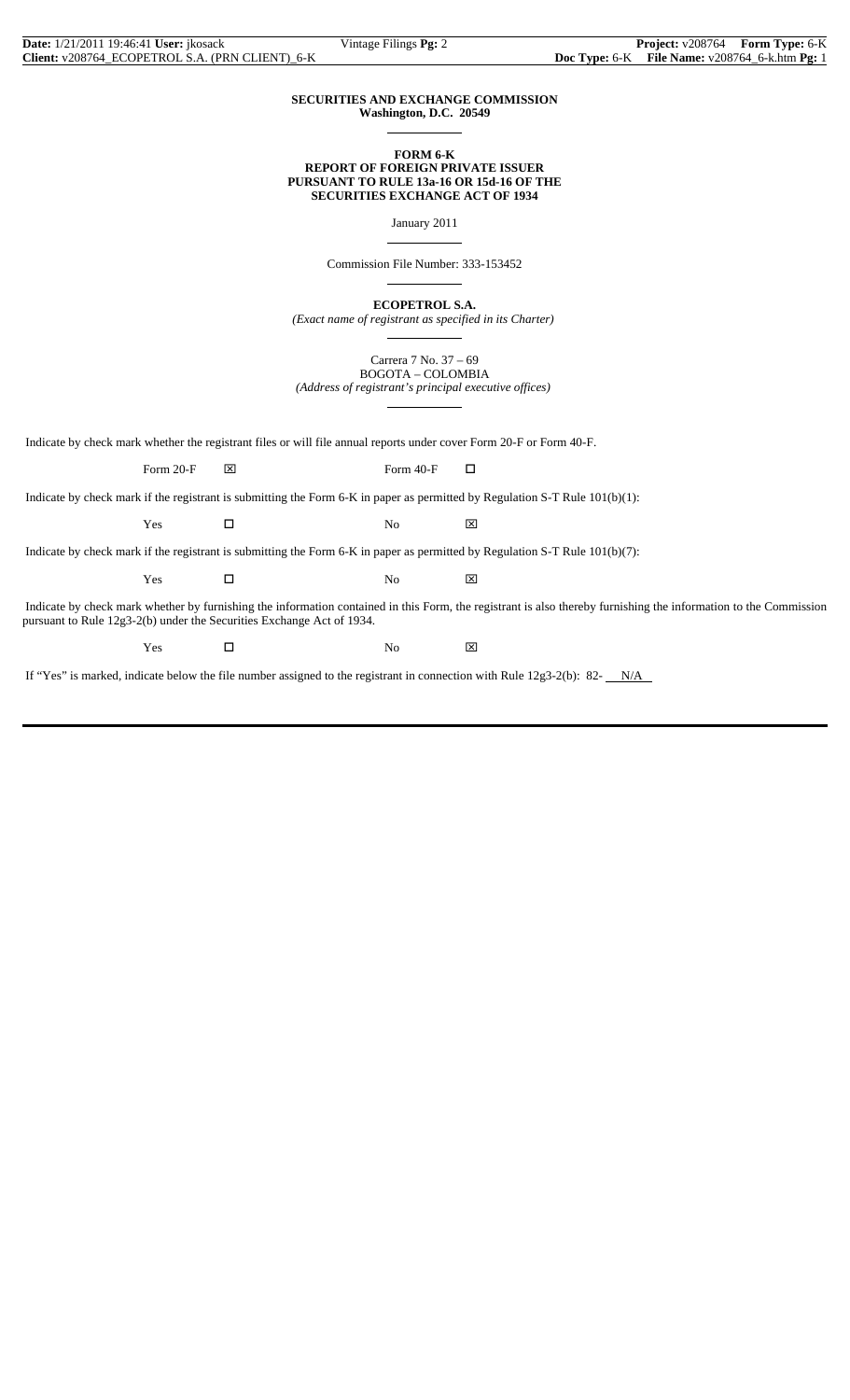## PRESS RELEASE



# Ecopetrol S.A. clarifies information concerning new suit filed by Llanos Oil Exploration

Ecopetrol S.A. ("Ecopetrol" or the "Company") informs that on January 19 it was notified of a new lawsuit filed against it in The Hague (Netherlands) by Llanos Oil Exploration Ltd. as a consequence of the termination of the Guatapuri partnership contract on July 23, 2003.

In regards to this process and other legal actions related to the termination of said contract, Ecopetrol would like to clarify the following:

- 1. The Guatapuri contract was terminated by Ecopetrol due to the petitioning company's repeated failure to meet its contract obligations.
- 2. As demonstrated and sustained on other occasions over the past five years, such as in a claim before the United States District Court for the Southern District of Florida, Ecopetrol believes that the contractual breaches by Llanos Oil Exploration Ltd. are conclusive and termination of the contract is justified by solid, indisputable legal arguments.
- 3. Since the time when the contract was declared terminated, Llanos Oil Exploration Ltd. has embarked on a campaign against Ecopetrol S.A., which has proven unsuccessful because of the facts borne out by the evidence and the weakness of their arguments.
- 4. Despite the above, in this new case Llanos Oil Exploration Ltd. intends before a Dutch judge, who has no jurisdiction over a contractual case occurring in Colombia, to have the contract declared illegal and thus obtain alleged restitution for damages and losses in the amount of approximately 7,000 million euros.
- 5. Ecopetrol will respond to the suit in Netherlands within the time period allowed by the District Court of The Hague and will use every legal recourse to defend its legitimate interests, as it did in 2005 when the same company, Llanos Oil Exploration Ltd., withdrew the suit it filed in the United States District Court for the Southern District of Florida relating to the same contract.

ENERGÍA PARA EL **FUTURO** 

Dirección de Relacionamiento con el Inversionista Tel: 2345190 – Fax: 2345648 investors@ecopetrol.com.co www.ecopetrol.com.co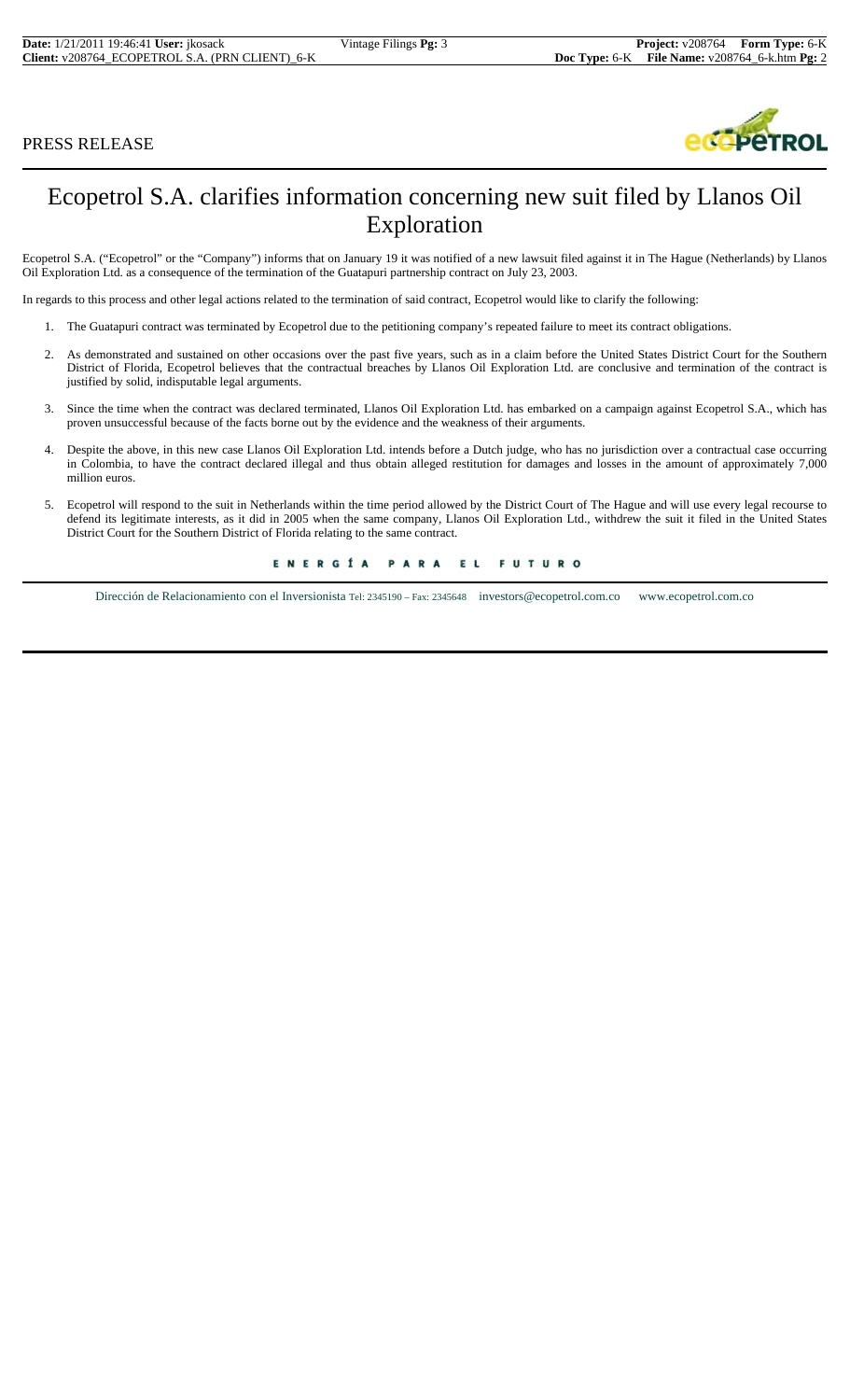### **Bogotá, Colombia – January 21, 2011**

*Ecopetrol is Colombia's largest integrated oil & gas company, where it accounts for 60% of total production. It is one of the top 40 oil companies in the world and the fourth largest oil company in Latin America. The Company is also involved in exploration and production activities in Brazil, Peru and the United States Gulf Coast, and owns the main refineries in Colombia, most of the network of oil and multiple purpose pipelines in the country, petrochemical plants, and it is entering into the biofuels business.*

*This release contains forward-looking statements relating to the prospects of the business, estimates for operating and financial results, and those related to growth prospects of Ecopetrol. These are merely projections and, as such, are based exclusively on the expectations of management concerning the future of the business and its continued access to capital to fund the Company's business plan. Such forward-looking statements depend, substantially, on changes in market conditions, government regulations, competitive pressures, the performance of the Colombian economy and the industry, among other factors; therefore, they are subject to change without prior notice.*

**Contact us for any additional information:**

**Investor Relations Alejandro Giraldo** Phone: +571-234-5190 Email: investors@ecopetrol.com.co

**Media Relations (Colombia) Mauricio Téllez** Phone: + 571-2345377 Fax: +571-2344480 Email: mtellez@ecopetrol.com.co

Website: www.ecopetrol.com.co

#### ENERGÍA PARA EL **FUTURO**

Dirección de Relacionamiento con el Inversionista Tel: 2345190 – Fax: 2345648 investors@ecopetrol.com.co www.ecopetrol.com.co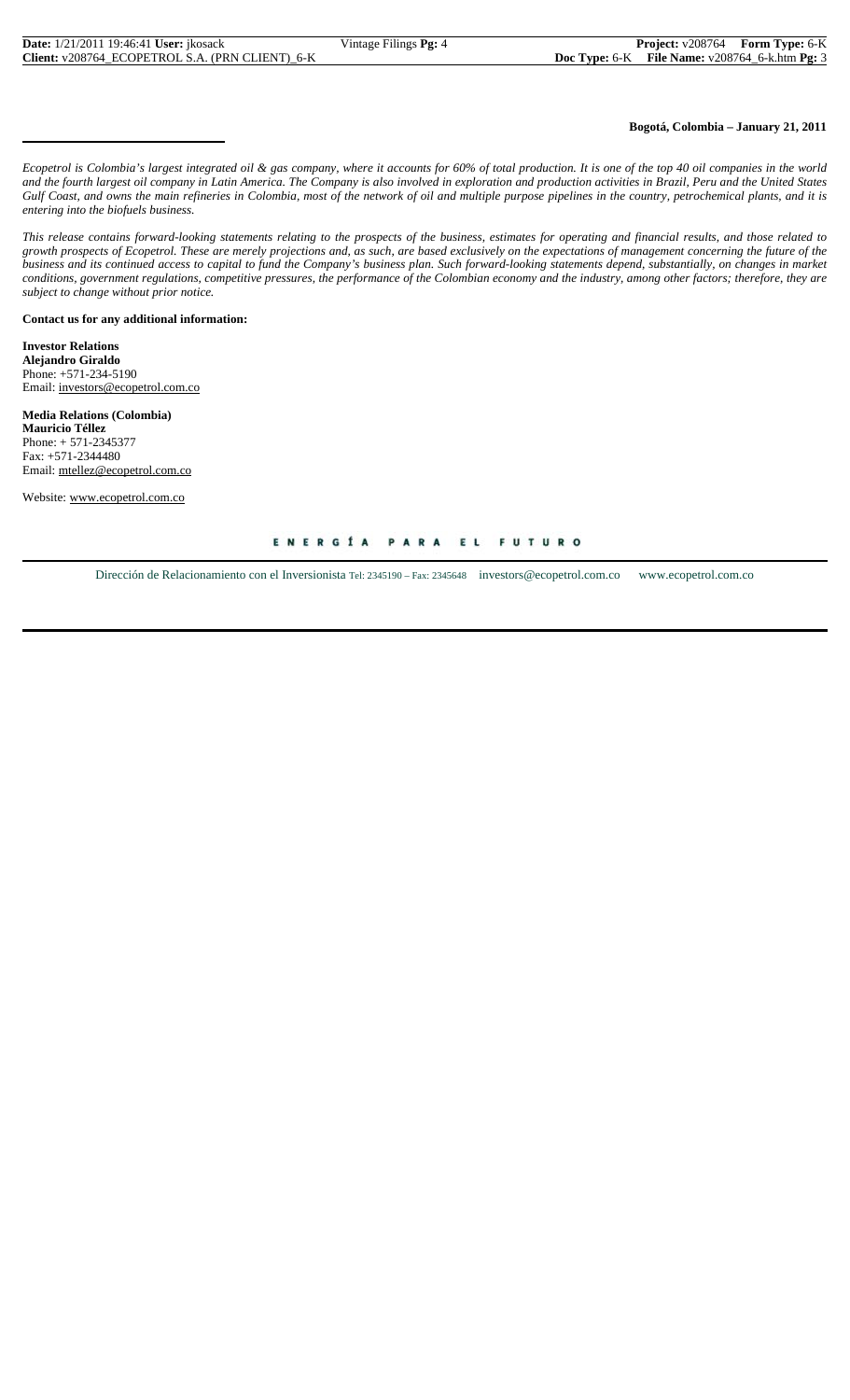| <b>Date:</b> 1/21/2011 19:46:41 <b>User:</b> ikosack | Vintage Filings Pg: 5 | Project: v208764 Form Type: 6-K                     |  |
|------------------------------------------------------|-----------------------|-----------------------------------------------------|--|
| Client: v208764 ECOPETROL S.A. (PRN CLIENT) 6-K      |                       | Doc Type: $6-K$ File Name: $v208764_6$ -k.htm Pg: 4 |  |

### SIGNATURE

Pursuant to the requirements of the Securities Exchange Act of 1934, the Registrant has duly caused this report to be signed on its behalf by the undersigned, thereto duly authorized.

Date: January 21, 2010

Ecopetrol S.A.

By: /s/ Adriana M. Echeverri

 Name: Adriana M. Echeverri Title: Chief Financial Officer